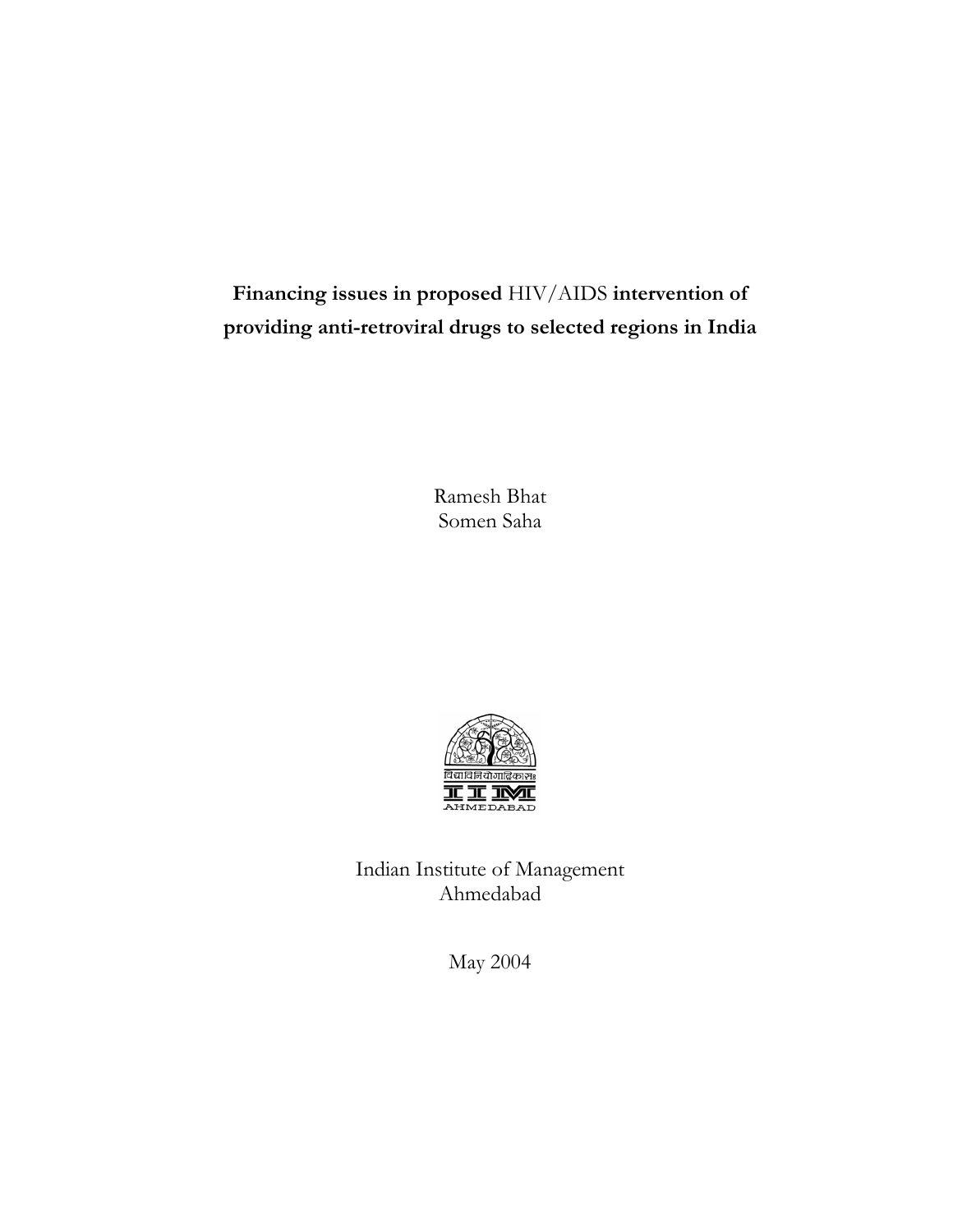# **Financing issues in proposed** HIV/AIDS **intervention of providing anti-retroviral drugs to selected regions in India**

## **Abstract**

The development of antiretroviral therapy has given a new hope for people living with acquired immuno deficiency syndrome. In the face of increased disease burden due to HIV the global and political commitment towards controlling the pandemic has received renewed thrust in recent times. The Government of India has initiated antiretroviral treatment as a part of national public health programme in the six high-prevalence states. The aim of the paper is to provide the programme planners and other stakeholders, information about the impact of initiating antiretroviral therapy programme in the country. The paper discusses the global commitment towards fighting the disease in the light of the development in affordability and accessibility of antiretroviral drugs therapy. The paper highlights the importance of infrastructure and logistic requirement for developing a comprehensive treatment programme for the affected population in India. Finally, the paper has drawn broad financial implications of the antiretroviral therapy under different treatment scenarios. The estimated financial requirement for treatment vary from Rs. 92 crores per annum if focusing on 400,000 HIV/AIDs cases to identify patients requiring ARV Therapy to 1008 crores per annum if all 4 million patients are screened for coverage. Against this NACO has allocated total of Rs. 113 crores for treatment part of the proposed intervention. Even under the most conservative estimate achieving the treatment target in India with the proposed programme budget will be a challenging task.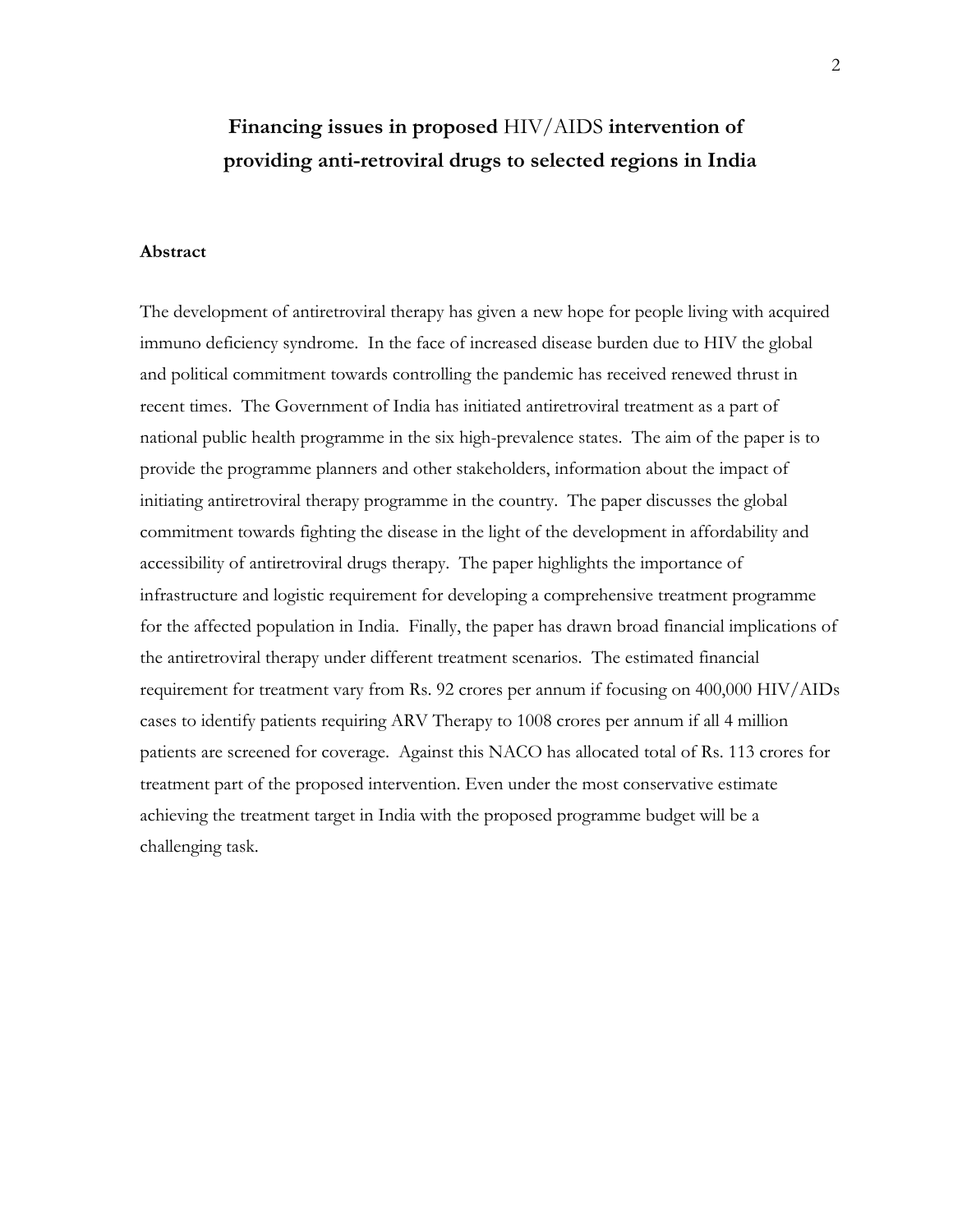# **Financing issues in proposed** HIV/AIDS **intervention of providing anti-retroviral drugs to selected regions in India**

#### **1. Introduction**

The allocation of resources assumes greater complexity in health sector interventions because of lack of cost-effectiveness measures. Also, the allocation experiences are constrained by several complexities arising out of ethical, legal and human rights issues. The HIV/AIDS programme, in particular, is confronted with these issues in serious way. To spend on prevention or treatment or research – is a dilemma which the programme planners are facing while developing financial plans for AIDS control programme. Given the limited financial resources the question of cost-effectiveness of prevention and treatment interventions are important. How much funds can be utilised for treatment by diverting resources from prevention activities without adversely affecting the prevalence, particularly when there is no cure or vaccine and "prevention is still the only cure for HIV/AIDS".

Some of these questions have been discussed at different forums, but it has assumed particular attention because of recent round of negotiation on anti-retroviral (ARV) drugs, making it around 10 times cheaper to earlier drug prices. The trade-offs on cost front has eased significantly. In view of these developments and declaring non-availability of drugs to the AIDS affected cases as a global emergency, World Health Organisation recently came out with a strategy to reach out to 3 million people by 2005, mostly in the severely affected African countries with ARV drugs. The Government of India too has already initiated programme intervention to make available treatment with High Active Antiretroviral Therapy (HAART) to the 6 severely affected states of India.

The drug price is not the only component in cost of treatment interventions. Regular laboratory and clinical check-up for the patient, need to continue the drugs for life-time, side-effects of the drugs, resistance to drugs and ensuring continual treatment of the patient are some of the key issues in HIV treatment for which there is a requirement for massive mobilisation of health infrastructure, human skills and overall a coherent strategy.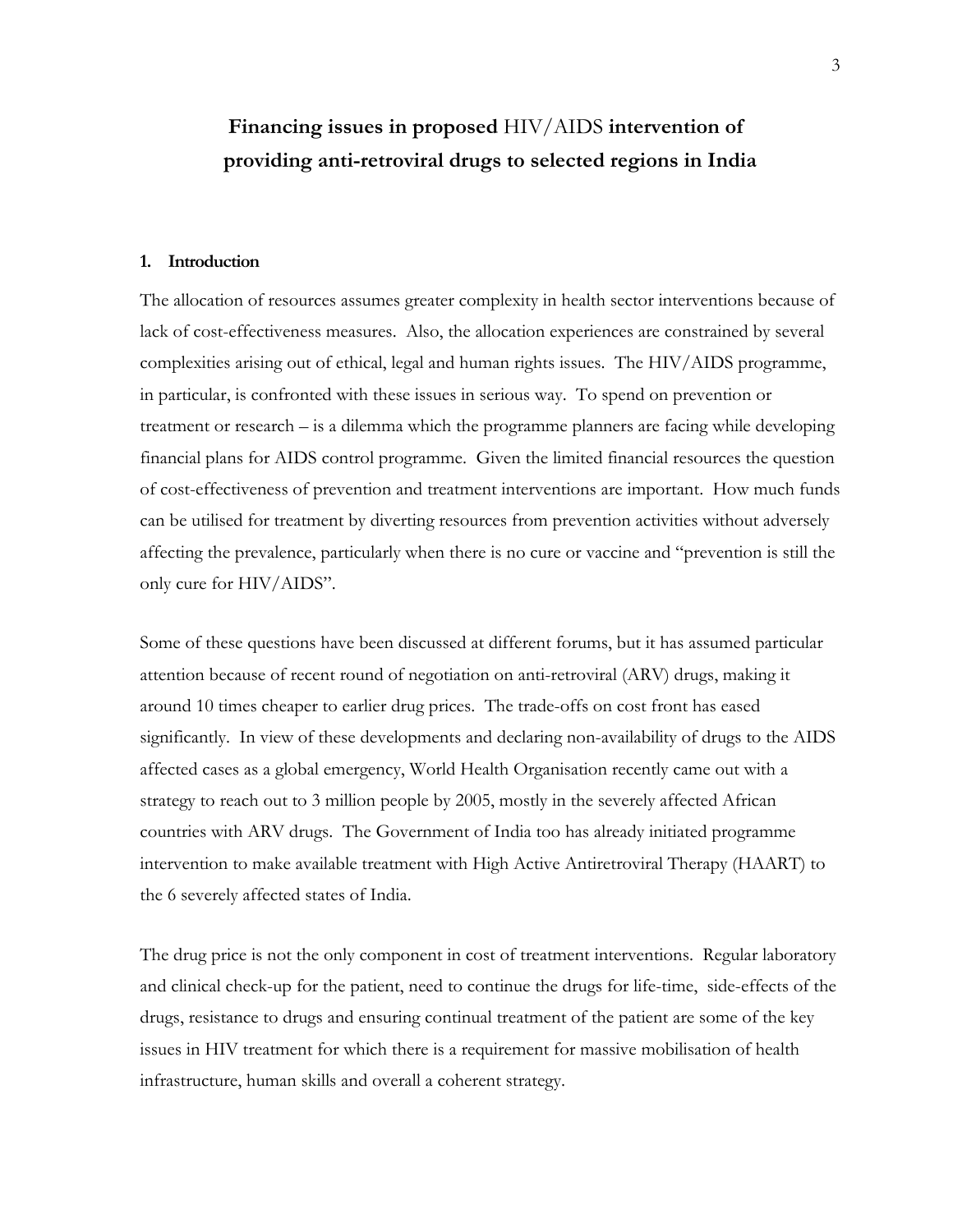The objective of this paper is to address financing issue in the proposed HIV/AIDS intervention of providing anti-retroviral drugs to selected regions in India. The paper will briefly discuss the epidemiology of HIV/AIDS in India and how India has geared itself to respond to the challenge. A brief review of pros and cons of prevention and treatment is presented. In reviewing the data, the paper draws from examples of how the world has geared itself to deal with the problem. Towards the end of the paper we make an attempt to analyse the financial implications of the strategy of the National AIDS Control Organisation (NACO) to initiate antiretroviral therapy programme in India. The last section of this paper attempts to estimate the cost of implementing antiretroviral therapy programme in India.

## **2. HIV/AIDS status in India**

There is a global rise in political commitment to combat the pandemic. The Global Fund to fight AIDS, TB and Malaria has approved a total of US \$2 billion over two years to 224 programmes in 121 countries with disbursement currently amounting to US \$245 million (Global Fund 2004). The World Bank is one of the largest sources of financing in the United Nations system for HIV/AIDS programmes. In the last five years, the Bank has committed US \$1.5 billion through grants, loans and credits to programmes to fight HIV/AIDS. This also includes support to local authorities and nongovernmental organisations. Besides, several bilateral and multi-lateral agencies are contributing resources to this sector. Recently WHO has initiated a programme to treat 3 million people affected by AIDS by 2005. UNAIDS has estimated that the world will need about \$10 billion per annum to mount an effective and comprehensive response in low and middle income countries. Currently the total amount of fund that is available to fight the problem is only to the tune of \$ 4.7 billion including resources from Global Fund to Fight AIDS, TB and Malaria and the World Bank.

According to estimates around 4.6 million individuals, (slightly less than 1 percent of the adult population) are infected with HIV. According to official estimates by NACO, cumulative AIDS cases in India till March 2004 are 68809. The number of people living with the virus is fast approaching 5 million. These figures, although questioned to be gross under-estimation at different forums is enough to press the alarm bell as we are now having the second largest number of people living with the HIV/AIDS, after South Africa.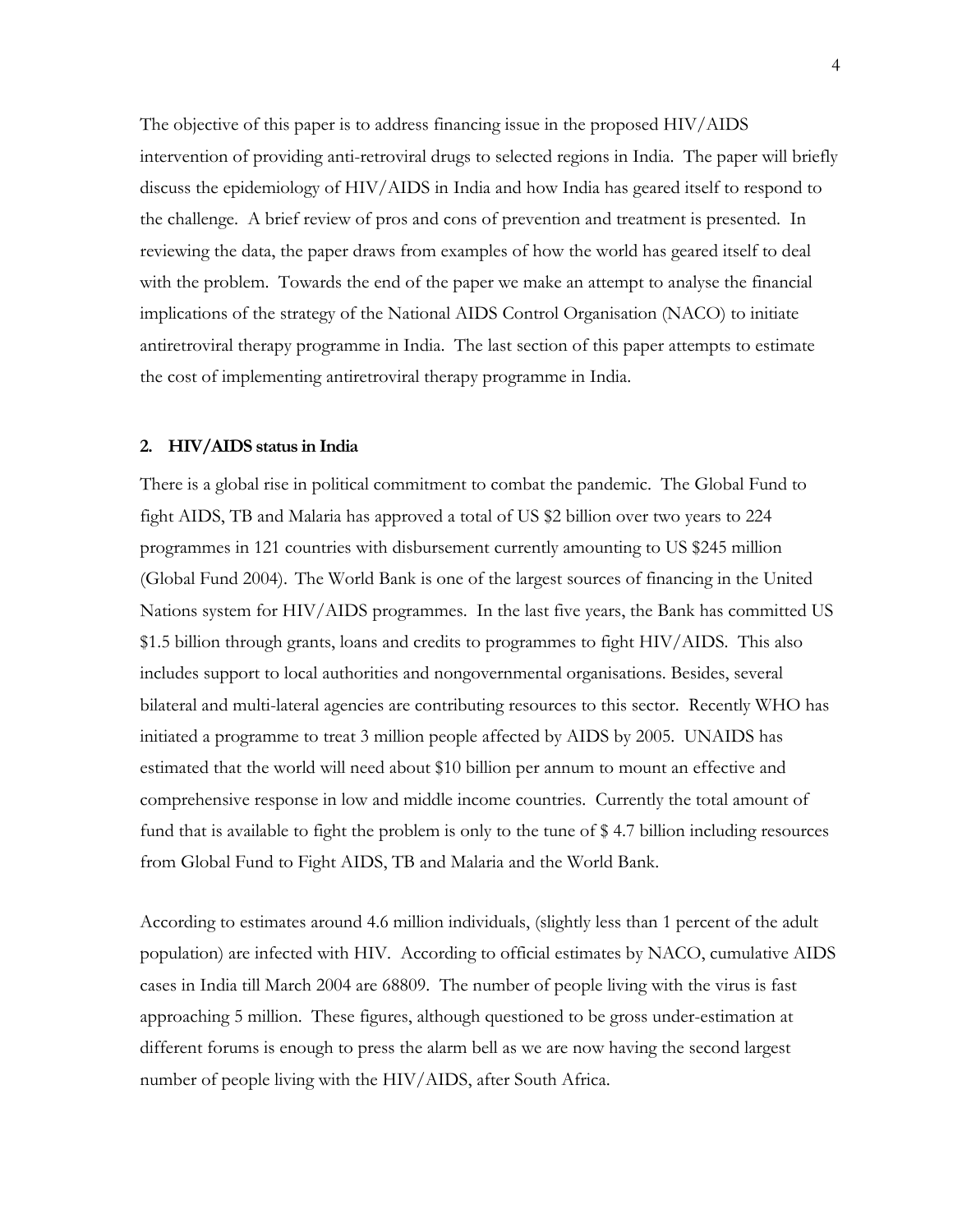Given India's large population, HIV/AIDS can assume threatening proportions. For example, by a mere 0.1 percent increase in the prevalence rate, the number of adults living with HIV/AIDS will increase by over half a million persons. According to World Bank estimates the epidemic has already advanced into the generalised state (with an adult population of more than 1 percent) in six states and India accounts for 10 per cent of global HIV burden and 65 per cent of that in South and South East Asia (World Bank 2003). The major route of transmission is through sexual contact. Another risk group is injecting drug users in the early years. There are threats that this disease is gradually spreading from the high-risk groups to the general population through the "bridge population". The spread to the general population is borne out by rising number of cases among pregnant women and their infants.The growing prevalence of HIV/AIDS poses serious social and economic threats and need effective policy response.

In response to the growing prevalence of HIV/AIDS cases, the Government of India in 1987 established national AIDS control programme with the primary objective of monitoring HIV infection rates among risk population in a few major cities. The first funding commitment of \$99.6 million to the Indian National AIDS Control Project Phase-I (1992-1997) was finalised in 1992. The project was funded by an \$84 million International Development Association (IDA) credit of World Bank and supplemented by WHO/GPA co-financing of \$1.5 million and a planned government contribution of \$14.1 million. The project objective was to contain the spread of HIV by initiating a major effort to prevent HIV transmission. National AIDS Control Organisation (NACO) was established as a semi-autonomous body under the MOHFW and Sate AIDS control cell were established in all states.

The second phase of the project with total financial commitment of \$229.8 million (Rs. 1155 crore) got finalised in 1998. The World Bank contributed \$191 million and the rest coming from Government of India. At the same time the government of India also initiated two other projects with the support of US assisted AVERT in Maharashtra for Rs.166 crores and DFID in Andhra Pradesh, Orissa, Kerala and Gujarat for Rs.104 crores. These funding commitments marked the Phase II of the National AIDS Control Programme (1999-204) as a 100 per cent Centrally Sponsored Schemes. The approved year-wise phasing of the budget and expenditure incurred in the programme is given below: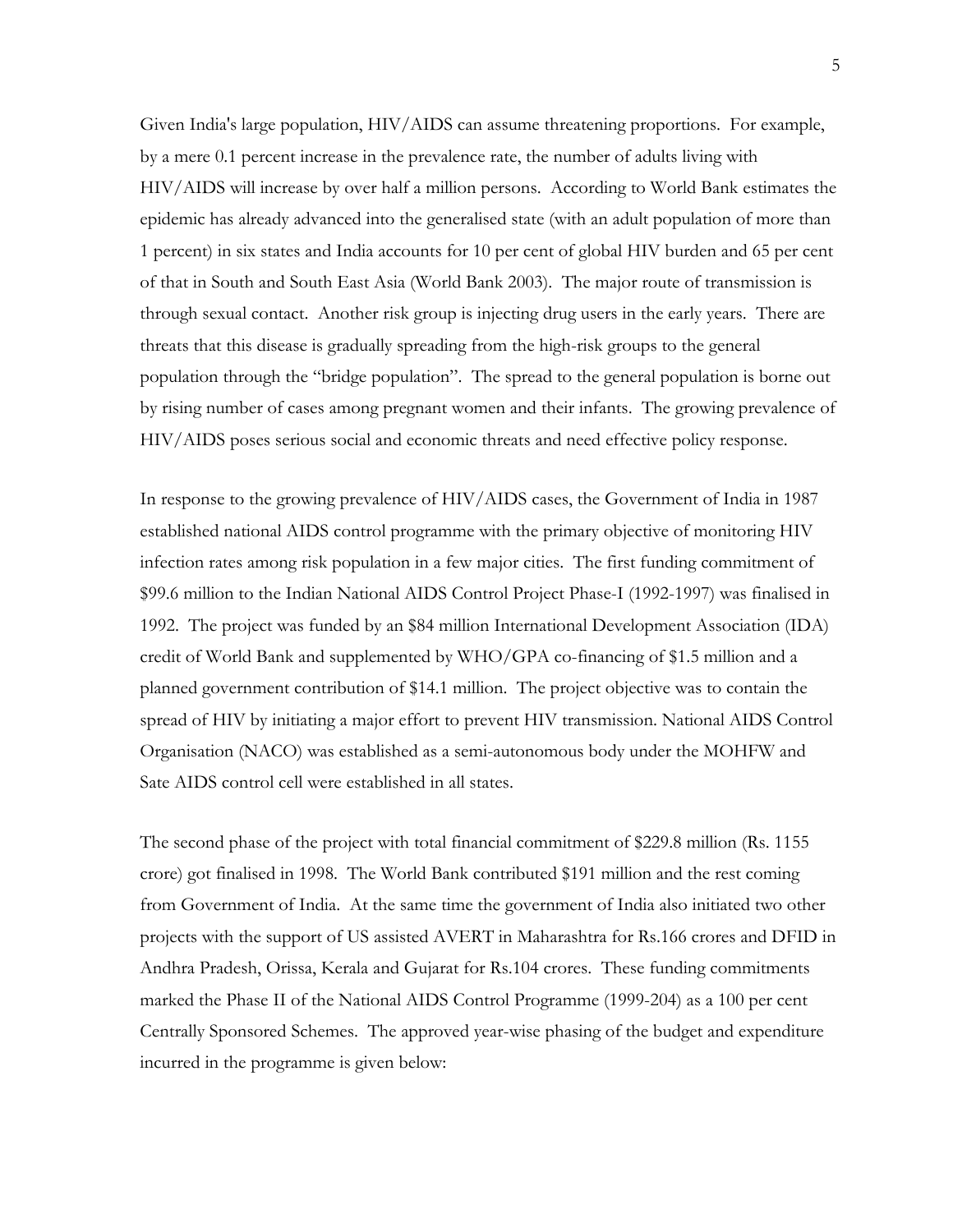| Allocation and Expenditure (Rupees in crores) |                 |              |             |         |              |
|-----------------------------------------------|-----------------|--------------|-------------|---------|--------------|
| Year                                          | Outlay          |              |             |         |              |
|                                               | World Bank, GoI | <b>USAID</b> | <b>DFID</b> | Total   | Expenditure* |
| 1999-2000                                     | 154.5           | 43.6         | 12.63       | 201.73  | 135.25       |
| 2000-2001                                     | 270.1           | 28.5         | 18.69       | 317.29  | 179.64       |
| 2001-2002                                     | 257.9           | 28.5         | 22.22       | 308.62  | 228.49       |
| 2002-2003                                     | 193.1           | 28.5         | 22.14       | 243.74  | 240.00       |
| 2003-2004                                     | 198.0           | 25.1         | 28.31       | 251.42  | NΑ           |
| 2004-2005                                     | 81.40           | 11.80        |             | 93.20   | NΑ           |
| Total                                         | 1155.0          | 166.0        | 104.0       | 1425.00 | 783.38       |

\*Source: Lok Sabha unstarred question no. 3275, dated 04.02.2004(India Stat)

The component- wise allocation of this amount is as follows:

| Component Allocation of WB & GOI funding           |        |
|----------------------------------------------------|--------|
| (in crores of rupees)                              |        |
| Targeted interventions for groups at high risk     | 265.6  |
| Preventive interventions for the general community | 389.1  |
| Low cost AIDS care                                 | 163.3  |
| Institutional strengthening                        | 286.5  |
| Inter-sectoral collaboration                       | 50.5   |
| Total (1999-2005)                                  | 1155.0 |
| $\sim$ $\sim$ $\sim$ $\sim$ $\sim$ $\sim$ $\sim$   |        |

Source: NACO website

The programme implementation was through the various AIDS control societies specially constituted for the implementation of this programme. The Planning Commission of India had also approved an outlay of Rs. 1270 crores for implementation of the HIV/AIDS Control Programme during the 10<sup>th</sup> Five Year Plan Period as against a total budgetary outlay of Rs. 9253 cores for the Ministry of Health and Family Welfare (Planning Commission). Besides several bilateral and multi-lateral agencies like Bill & Melinda Gates Foundation and Global fund to fight AIDS, TB and Malaria has also ensured support HIV/AIDS intervention in India.

## **3. Anti-retroviral Drugs and HIV**

With no vaccines for HIV round the corner, antiretroviral therapy is considered to be the only option available to contain the disease progression once it affects the human body. The drugs are generally of four classes based on the enzymes the virus requires in order to replicate - Protease Inhibitors (PIs), Nucleoside Reverse Transcriptase Inhibitors (NRTIs), Non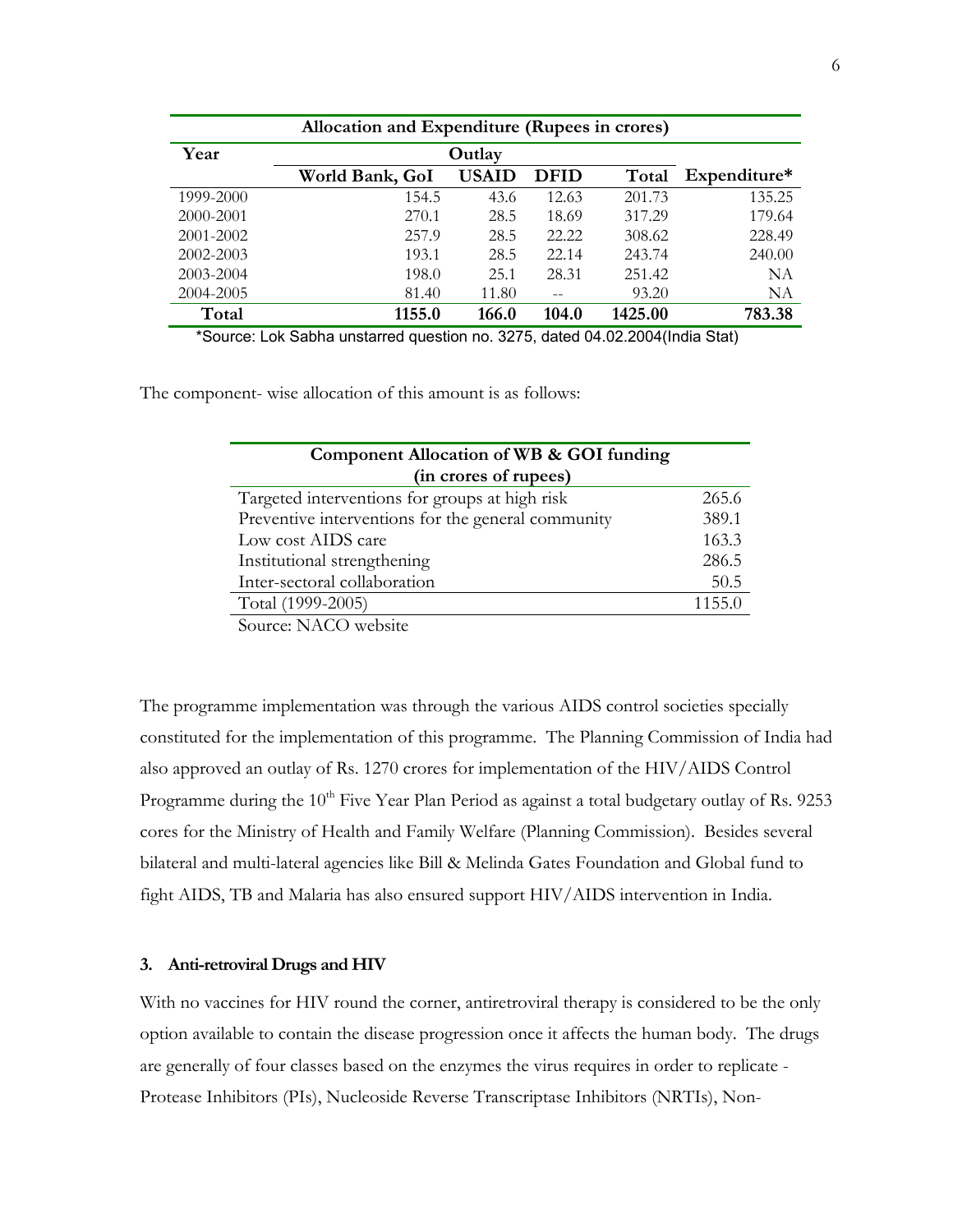Nucleoside Reverse Transcriptase Inhibitors (NNRTIs) and fusion inhibitors (Laurence and Coffey 2003). WHO has approved the use of the first three drugs. The drugs do not cure the disease but helps in prolonging the life span and has to be taken throughout the life. Default in taking the medicine results in relapse of the disease and efforts on structured intervention will result into limited success.

Antiretroviral therapy costs remain an important barrier to treatment. The prohibitive cost of the drugs so far hindered many people from taking the medicine or continuing treatment. According to estimates, of the 6 million people who currently urgently need antiretroviral therapy in developing countries, fewer than 8 per cent are receiving it (WHO 2003). While the initial price for an antiretroviral three-drug regimen was about US\$ 10,000 per patient per year, high-quality generic drug regimens are now available for as less as US\$ 140 per person per year.

Some developing countries have shown good success in their response to HIV/AIDS, particularly when it comes to preventing new infections among young people and treatment of AIDS cases with antiretroviral therapy. In Thailand, government determination to enforce 100 per cent condom use in brothels and to ensure wide access to HIV prevention campaigns through schools, mass media, and workplace have been key factors in lowering HIV infection rates. The broad-based campaign has led to an increase in condom use, a reduction in visits to sex workers, and a dramatic reduction in HIV infection rates (WHO 2000a). The Mwanza Trial is an example of effectiveness of improved treatment service for sexually transmitted infection (STIs) in preventing HIV infection (Grosskurth, Mosha and Todd 1995). The administration of antiretroviral drugs during pregnancy time around delivery has proved to be effective in significantly reducing the risk of MTCT (mother to child transmission), mainly among nonbreastfeeding population. A study in Uganda (WHO 2000b) demonstrated a 47 percent reduction in MTCT following the administration of a single dose of nevirapine to the mother at the onset of labour and to the baby within 72 hours after birth. The Brazilian experience of providing free Anti-retroviral drug therapy to HIV/AIDS patients has resulted in more than 60,000 AIDS cases, 90,000 deaths and 358,000 AIDS related hospital admission averted from 1996 to 2002. This resulted in a cost savings of more than US\$1.1 billion from 1997 to 2001. This compounded with savings from ambulatory care and drugs for opportunistic infection rises to approximately US\$2 billion (Teixeira, Vitória, and Barcarolo 2003).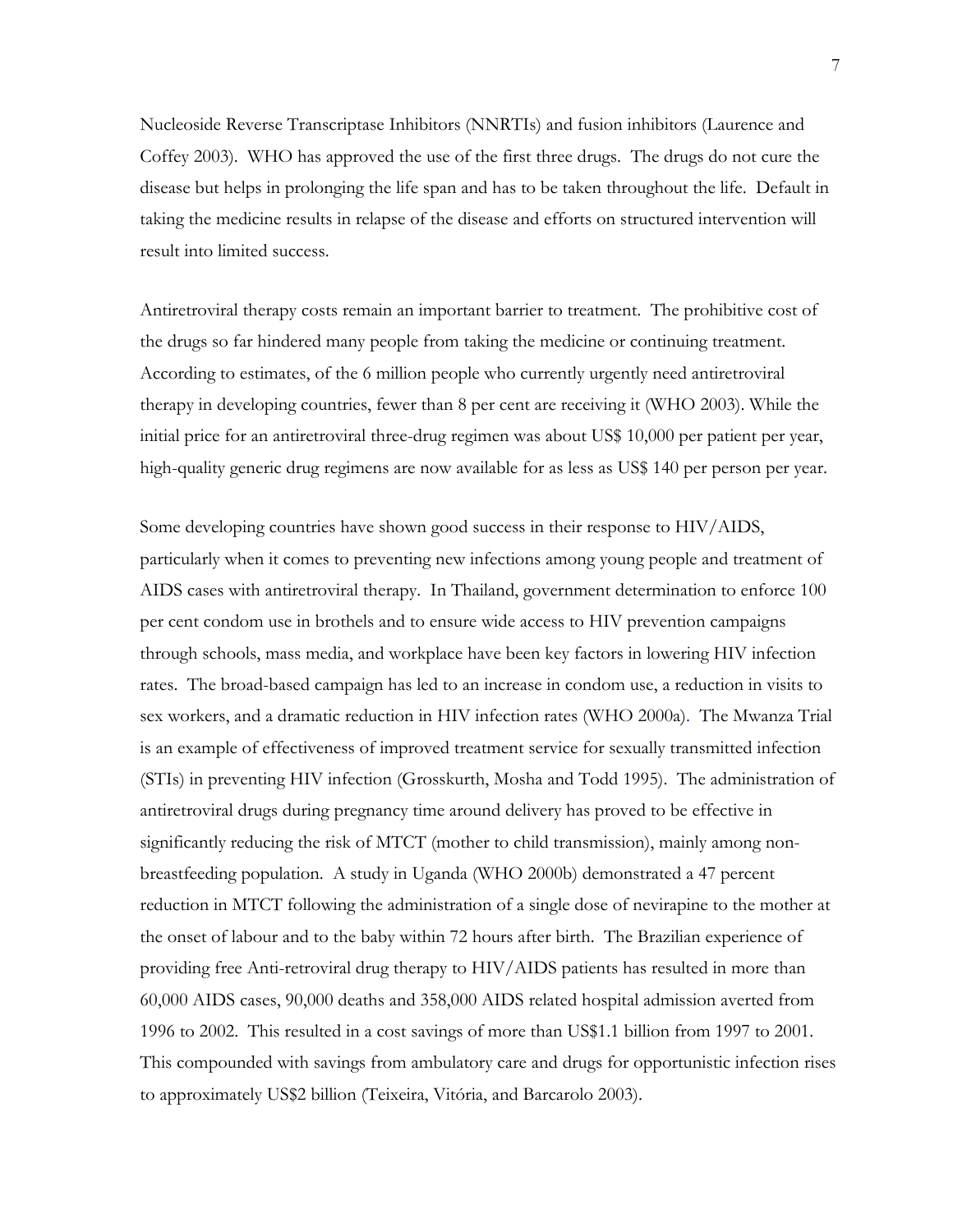#### **4. WHO initiative of treating 3 million by 2005**

The lack of antiretroviral treatment has been recognised as a global health emergency. There is significant need to deliver antiretroviral treatment to the millions who need it. In 2003 UNAIDS along with Global Fund to fight AIDS, TB and Malaria partnered with WHO to develop a strategy of providing treatment to 3 million people of developing countries with High Affective Anti-retroviral Treatment (HAART) by 2005. The reports (WHO/UNAIDS 2003, WHO 2002) has estimated that under optimal condition, 3 million people living in developing countries could be provided antiretroviral therapy and access to medical services by the end of 2005. The total estimated fund needs for the programme is estimated at minimum of \$5.5 billion by end 2005.



## **Targets to achieve the plan**

#### **5. Prevention vs. treatment: cost-effectiveness analysis**

The question has posed a wide range of debate among programme planners, particularly considering the high cost of the drugs and the fact that a person on HAART needs to continue it throughout his life time. A study by Marseille 2002, on the cost-effectiveness of HIV prevention in sub-Saharan Africa and on highly active antiretroviral therapy (HAART) indicates that prevention is at least 28 times more cost effective than HAART. Further the study pointed that spending \$200 million on treatment of AIDS will generate the same amount of Disability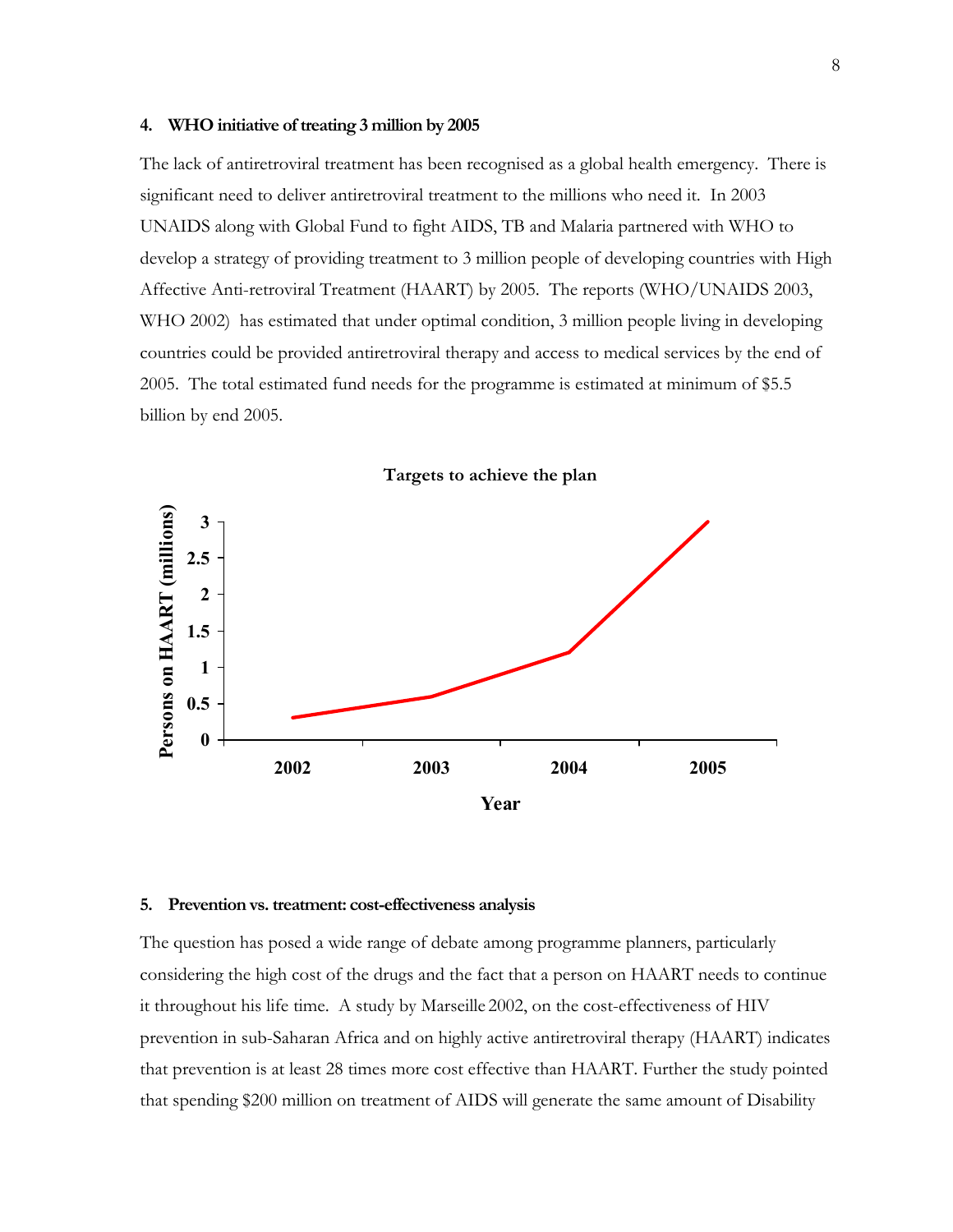Adjusted Life Year (DALY) as would \$55 million spend on prevention. On the other hand, it is estimated that a higher percent of 1.5 million people living with HIV in high-income countries will lead a productive life as a result of receiving highly active ARV therapy. In the USA, the introduction of triple combination ARV therapy in 1996 led to a decline of 70 per cent in deaths because of HIV/AIDS (WHO 2002). In developing countries with access to ARV therapy the same profound effects have been documented. For example in Brazil, AIDS deaths have decreased by 73 per cent since the introduction of highly active ARV therapy (Teixeira, Vitória and Barcarolo2003). According to a recent study by researchers from the San Francisco Department of Public Health (Porco, Martin and Shafer 2004), the introduction and widespread use of high active antiretroviral therapy (HAART) for HIV-infected persons in San Francisco in the late 1990s reduced their risks of infecting partners by 60 per cent. However, a concurrent increase in risk behaviour has been noticed among the study population. Therefore the programme managers have been suggesting an effective strategy which also focused on better counselling and various preventive measures along with ARV therapy to reduce the spread of virus from the infected person and thus lower the incidence of the disease among the community. Using this argument, the pharmaceutical companies also argue for the strategy of both prevention and treatment.

Notwithstanding all arguments that treatment is far more expensive than prevention, given the positive externalities, governments do have a moral responsibility towards providing treatment to people living with HIV/AIDS. This becomes all the more important for number of reasons because the anti-retroviral drugs are still not affordable to an average person. Since the drug has to be administered throughout the life, achieving good compliance rates is problematic if the costs of treatment are borne by the patient. The default rates may be high because of financing burden. It is also expected that the availability of therapy will be a good incentive for more and more people to disclose their HIV status and come forward for screening and treatment. Last but not the least, those on regular HAART will be carrying lower viral load in their blood stream and hence less prone to transmit the virus to others. Over and above the various gains of providing treatment with HAART will be in terms of: delayed clinical progression of the disease, improvement in quality of life, reduction in the number of orphans in the population, reduction in the people being hospitalisation because of HIV/AIDS, reduction in HIV transmission,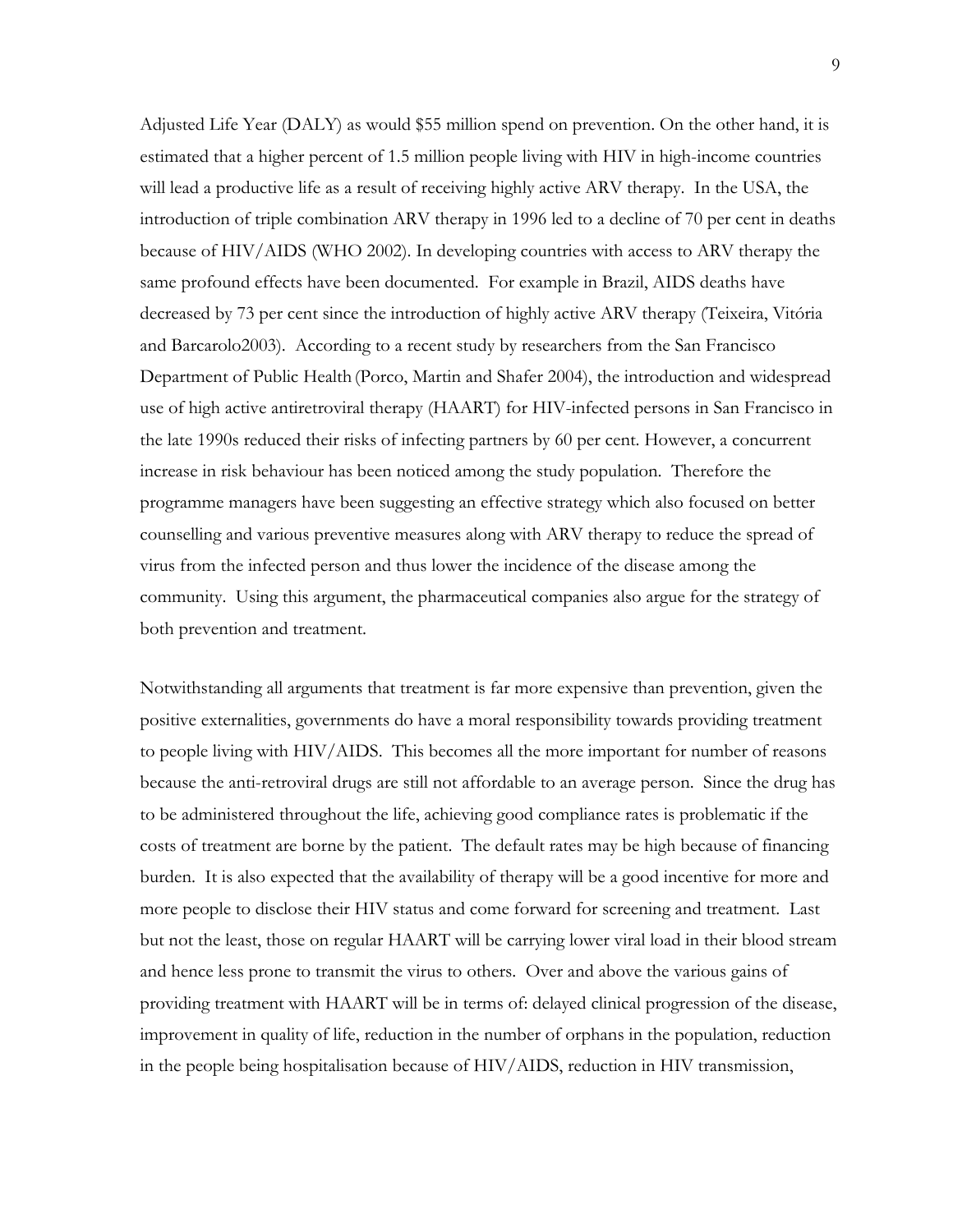reduction in opportunistic infection (OI) and return in productive life by people as a result of the above.

#### **6. Are we adequately prepared for the task?**

Last year the government of India announced a plan to cover 100,000 AIDS cases in India and provide treatment on structured anti-retroviral therapy. The target to achieve this goal is 2005. In addition to this the programme envisages to provide treatment to additional of 15 to 20 per cent of AIDS cases each year, thereafter, for a period of five years. Initially the programme will be implemented in six high prevalent states with a funding commitment of Rs. 200 crores for the infrastructure needed to implement this programme. Of this amount Rs. 113 crores is meant for medicines and Rs. 87 crores for providing infrastructure to screen people for HIV/AIDS infection (NACO 2003). Regarding the provision of drugs, the programme aims to focus on three categories of patients viz., (i) sero-positive mothers who have participated in the PPTCT programme; (ii) seropositive children below the age of 15 years; and (iii) people with AIDS who seek treatment in government hospitals (NACO 2003). According to the plan, patients will be provided a cocktail of three drugs - Lamivudine and Nevirapin with either Stavudine, Zidovudine or Efavirenz - to be taken twice daily. This task would involve addressing the following key elements.

**Need to find the number of people requiring HAART**: One of the important tasks in implementing the programme is to identify the cases that would be covered by HAART. For this purpose epidemiologists and health planners use the cumulative number of AIDS cases as the reference point. However, it is quite evident that the definitions of AIDS cases and those who should be covered by HAART vary from country to country. The criteria for defining the number of cases has implications for who should necessarily or directly be having need for antiretroviral therapy. There is, however, some agreement on that the definition based on CD4 cell count (i.e., number of viral copies) may be an effective way to define the need for ARV treatment than the number of cases (cumulative) or total estimate of HIV infected individuals. It is important to have better estimates of the total number of individuals who actually need antiretroviral therapy in order to plan the budgets to provide treatment through anti-retroviral therapy. The official figure of NACO on estimated HIV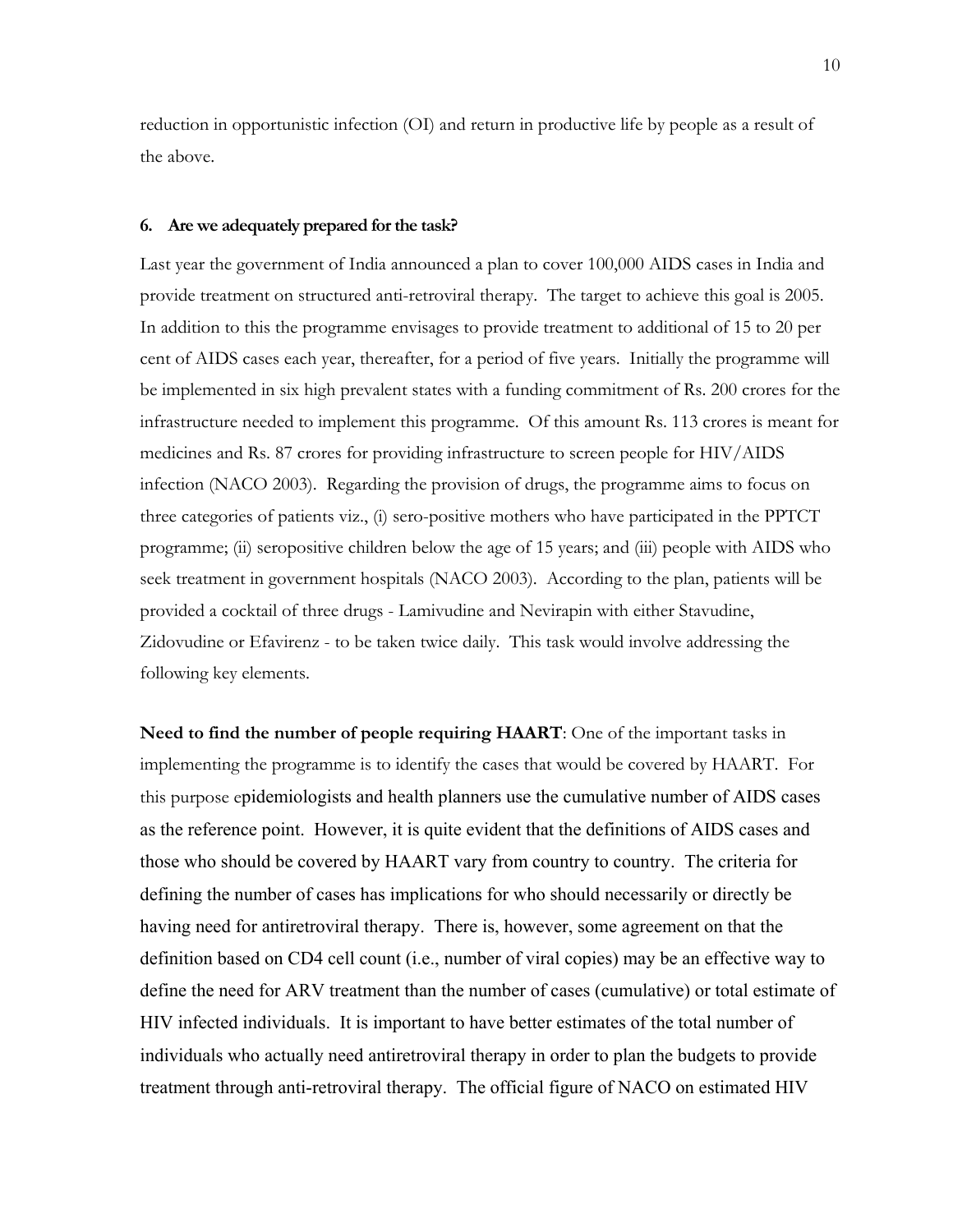infected cases and actual number of people with full blown AIDS is questioned at various levels as under-reported. However, there is no reliable estimate by any agencies/organisation about the exact number of AIDS cases on the basis of CD4 cell count who actually need to initiate antiretroviral therapy in order to live a productive life.

**Monitoring the risk:** For effective implementation of ARV therapy it is important to monitor risk. For this purpose there is a need to establish adequate chain of laboratories to monitor CD4 cell count and viral load every 3-6 months in people under clinical care for HIV infection. In Brazil, for example, where anti-retroviral therapy is provided free as a part of national health programme to 1 lakh of its population, the government has created a chain of laboratories in order to screen 4 lakh people living with HIV/AIDS for their viral load count. The draft policy document of NACO does not specify any mechanism to create laboratory chain to screen the people living with HIV/AIDS. The programme document also does not talk about any formal supervisory mechanism for implementation of the programme.

Although the programme guidelines have made an attempt to justify that due to higher frequency of administration of the drug therapy, it might not be possible to imitate DOTS type strategy in HIV treatment, however, some degree of supervision is essential for implementation of such programme which has a higher risk of side-effects and non-compliance resulting in negative notion towards the programme. Another aspect to look at the scheme of providing ART to AIDS patients is supply-chain management. The importance of supply chain management can best be explained from the experience of pre and post Revised National Tuberculosis programme (RNTCP) in India. Proper and timely accessibility of the multiple drugs for Tuberculosis has led to treatment adherence in post RNTCP era, while failure to do so in the pre-RNTCP period lead to lot of treatment non-compliance (Sahu, Reuben and Chauhan 2003). The point of reference is sited here because anti-retroviral therapy also involves a cocktail of multiple drug regimens. The NACO programme document states that the overwhelming short term priority is for first-line regimens which will facilitate the scaling up of treatment. Second-line treatment is not a priority in the short-term.

**Managing HIV co-infection**: The programme needs to have strategies to cope with HIV coinfections among patients undergoing anti-retroviral therapy. Although, the programme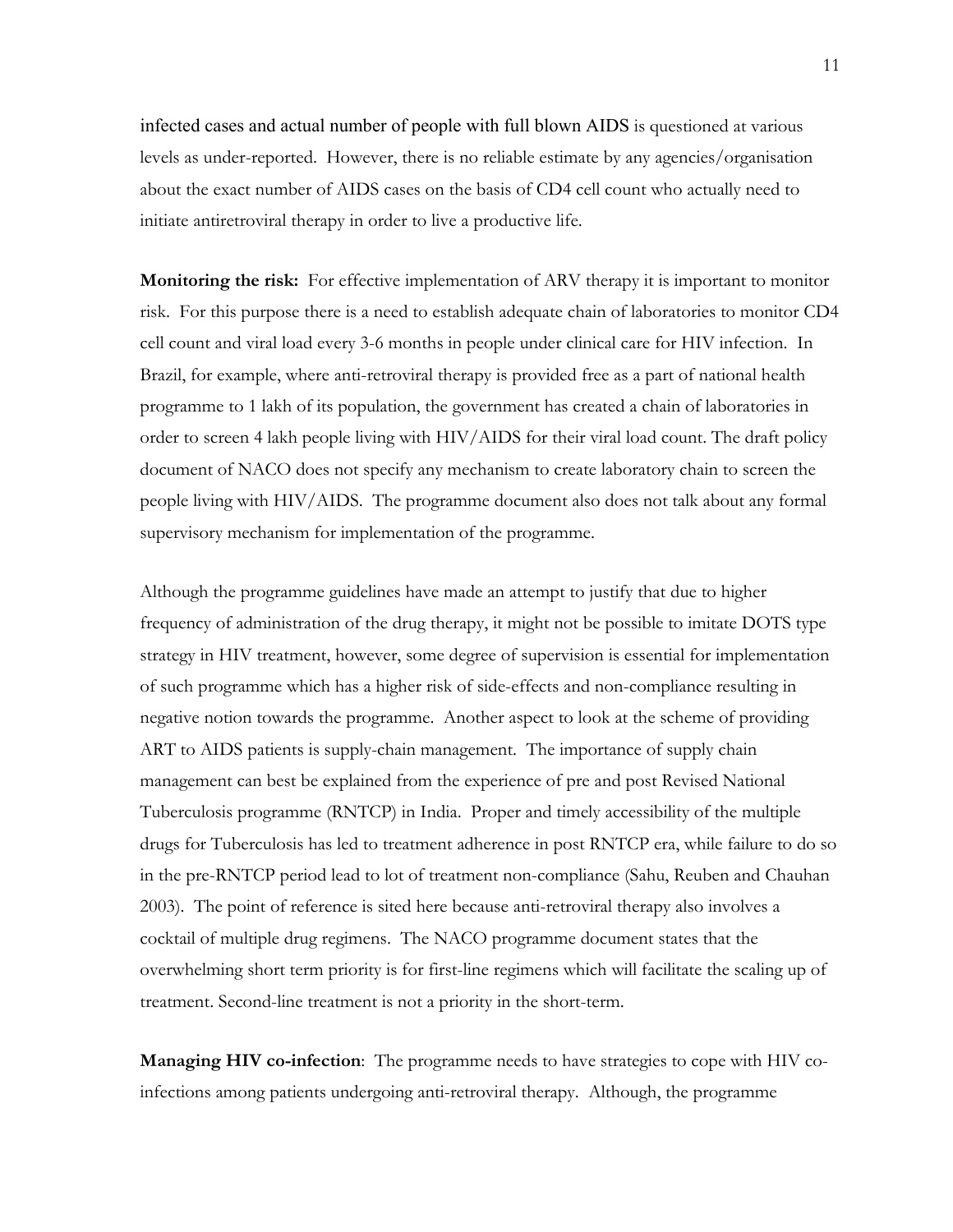document has mentioned about management of HIV co-infections, it is not explicitly mentioned whether the same will be provided as free to patients undergoing antiretroviral therapy.

**Financial planning**: In order to assess the total funds requirements to implement programme and ensure that drugs supply is maintained, the programme will require developing a good financial system to forecast funds requirements over the period. As discussed in previous sections that the treatment has to life-long and need sound system of forecasting the requirements to implement the programme effectively. This becomes all the more important because, cost for the programme does not only involve cost for the drugs, but also cost for routine diagnosis of the patients, cost of mobilising human resources and health system machinery and cost of opportunistic infections averted and cost of benefits gained by each HIV infections averted. With a proper financial system it would be easy to establish costeffectiveness of the programme. It can assess the risk better and can evaluate the momentum to enhance capacities of the public health systems for rational management of the HIV infected in a sustainable manner.

Treatment effort has to be adequately complemented by prevention activities because of the risk of clients discontinuing condom use and ignoring various preventive approaches.

#### **7. Factors determining financial requirements**

For calculating the cost of the programme, we need to understand the natural history of the disease progression, life time risk of patient to contract the disease, incidence of Opportunistic Infections relative to CD4 cell count in the patient and survival analysis thereof. The median interval from HIV infection to the development of severe immune deficiency appears to be similar in all populations (i.e., in developed and developing countries) and is estimated to be about 7-8 years. However, there is a consensus that the survival period from the development of severe immune deficiency to death is much shorter in most developing countries compared with developed countries, where the advent of HAART therapy has significantly increased survival of patients with moderate immune deficiency related to their HIV infection. A recent review of cohort studies in Uganda, Thailand and Haiti indicates that the median interval from HIV infection to death is 9 years (UNAIDS 2003). It has been found that the survival time after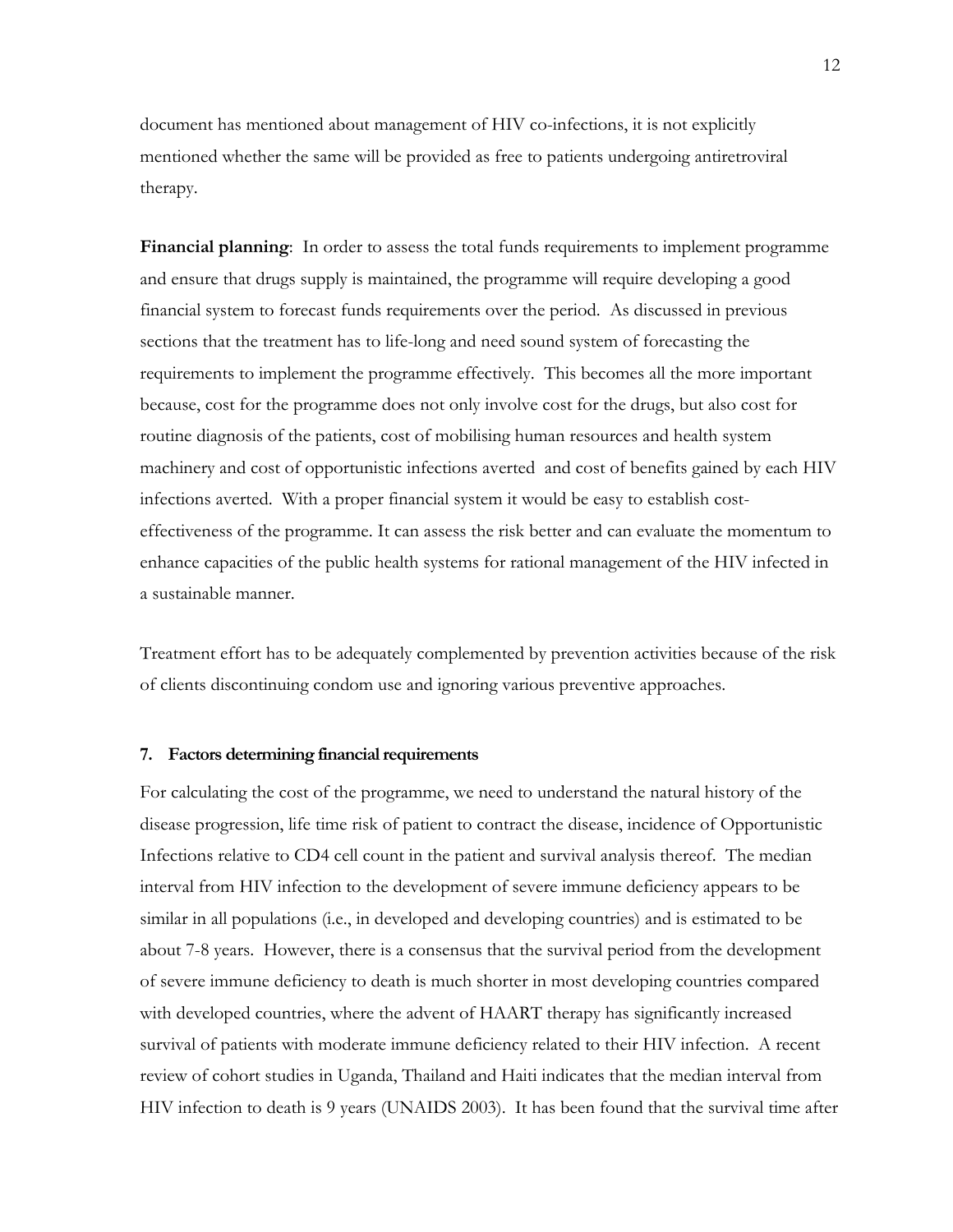onset of AIDS related illnesses is also variable. Prior to the development of effective ARV therapy, average survival time was about 2 to 4 years in most developed countries and about 6 months or less in developing countries. The proportion of HIV infected persons who, in the absence of ARV treatment, will ultimately develop AIDS has been estimated to be over 90 per cent. In the absence of effective ARV treatment, the AIDS case-fatality rate is very high. Most (80-90 per cent) patients in developed countries die within 2-4 years after the diagnosis of AIDS is made. It should be noted that most of the information on effects are from developed country context. It is well known that the risks and its effects vary from country to country. In India the relation between CD4 cell count and risk of developing Opportunistic Infections and median time of survival thereof has been investigated by YRG Care, an NGO working in southern India. Based on their studies we have drawn the risks of HIV at various CD4 counts.



#### Figure1: HIV natural history (based on YRG Care study)

Figure 1 depicts the natural history of HIV/AIDS in terms of the number of T-helper lymphocytes per cubic millimetre of blood, known as CD4 cell count. The figure depicts the transition of an HIV infected person from the period of transition to the period of developing full blown symptoms of AIDS defining illness corresponding to their CD4 cell count. The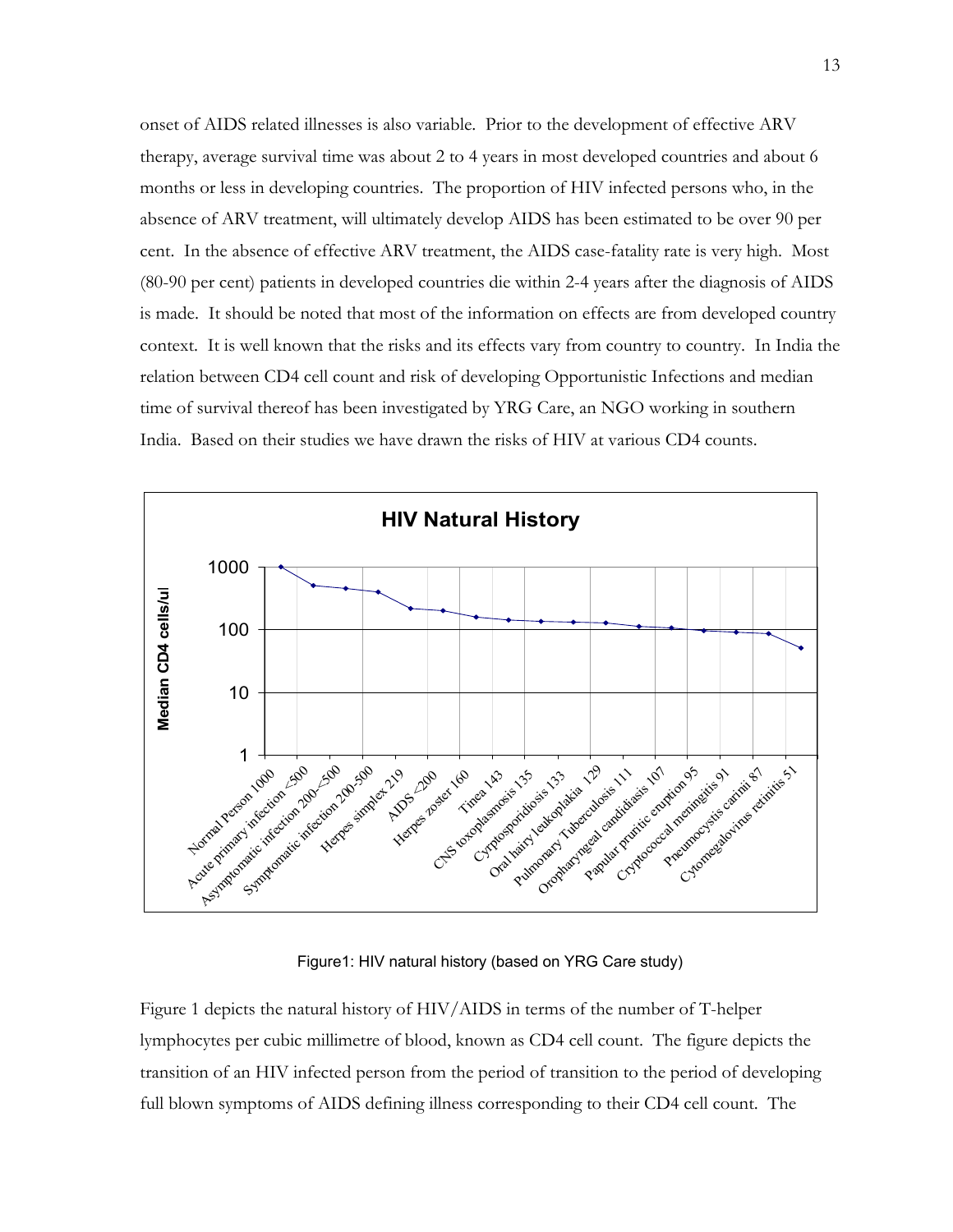AIDS defining opportunistic infections listed here are the common opportunistic infections found in the Indian sub-continent. However, the figure has to be interpreted with much care. The median CD4 cell count depicted in the figure cannot be taken as standardised. For example the pulmonary tuberculosis which was reported at median CD4 cell count of 111 cells/ $\mu$ L (from the cohort study of 594 cases in YRG Care, India) is reported at median CD4 cell count of 6  $\text{cells}/\mu\text{L}$  in a similar study in a cohort study at Switzerland (Bruno et.al.1999). The difference may be attributed to the differential disease pattern based on geographical and epidemiological variation, however the details for the reason is not discussed here. We have referred the Indian study data, since our major objective is to assess the cost of treatment intervention in India. The YRG Care study has tried to find out through univariate analysis, the median duration of survival for patients who presented with or developed opportunistic infections as compared to those who did not. The study result showed that various OIs (such as pulmonary tuberculosis, oropharyngeal candidiasis, P. carinii pneumonia, cryptococcal meningitis and CNS toxoplasmosis) were associated with increased risk of death in a patient. Further the study found that person who had more than one opportunistic infection were 2.6 times more likely to die than were those who did not.

## **Financial requirements for antiretroviral therapy**

According to NACO statistics the cumulative reported number of AIDS cases in India as on March 2004 is 68809. The ARV therapy programme has proposed to include 100,000 persons on antiretroviral drugs by 2005. There are questions regarding these numbers as well as whether we have provided adequate funding for this intervention. Since, we do not have accurate data on the exact number of cases we base our projections of financial requirements based on two scenarios.

## **Scenario 1**

We assume that the cost will be incurred in screening the entire estimated HIV affected cases and then identifying and placing 100,000 population with CD4 cell count less than 200 cells/ $\mu$ L or symptomatic patients urgently requiring treatment under HAART regimen. This scenario is further divided into two cases: (i) where screening is done in the six high-prevalence states of India and the policy proposes to implement the treatment programme and (ii) if screening is done throughout the country to assess the actual number of cases requiring treatment. The

14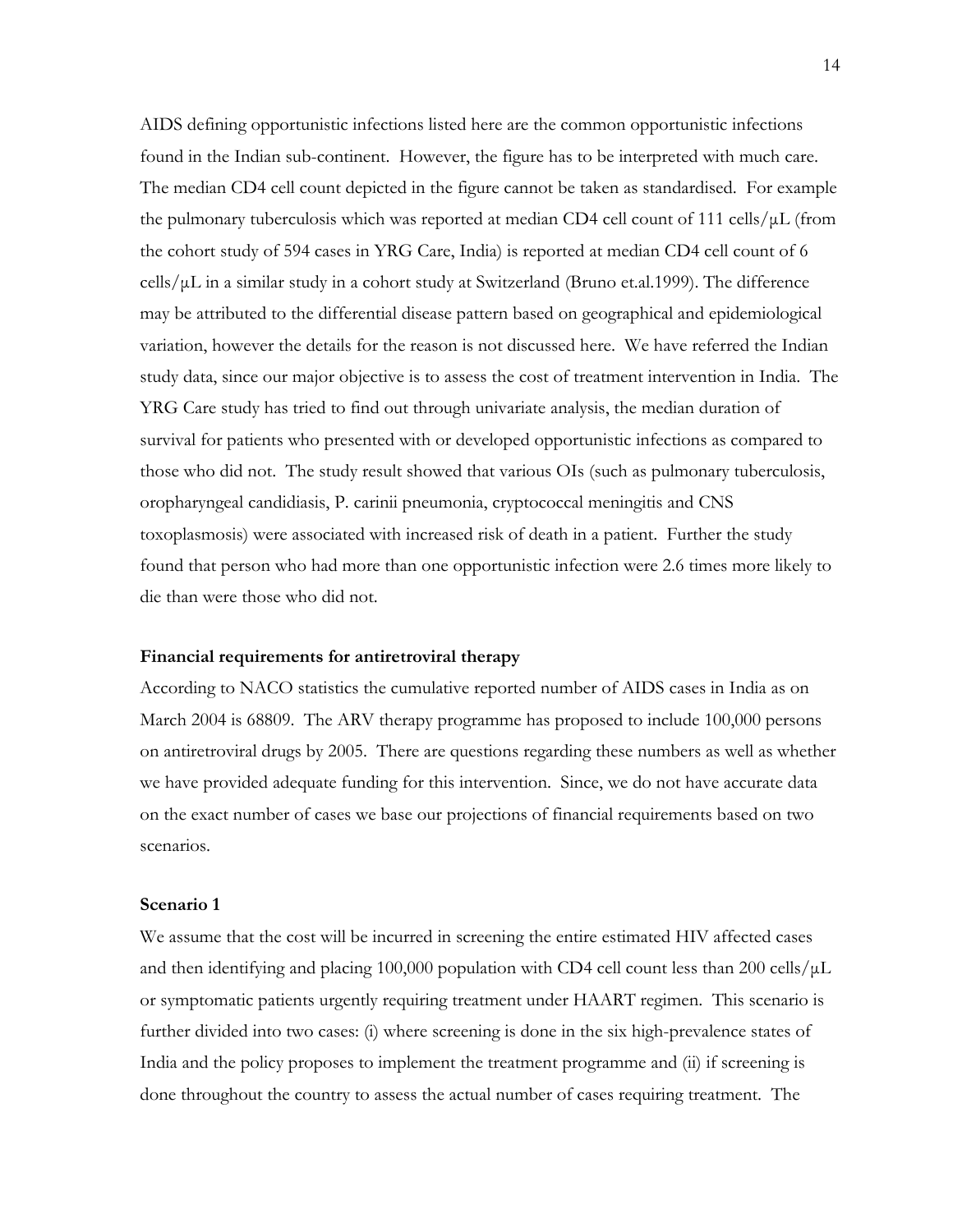second option of Scenario 1 is more appropriate one, but there would be many practical difficulties in implementing this intervention. This is because the sentinel surveillance data of estimating the HIV cases gives the crude estimate of HIV affected cases and not the absolute identification of the infected cases.

# **Scenario 2**

WHO has estimated that about 10 per cent of HIV cases estimated may need ARV therapy (WHO 2002). The antiretroviral therapy programme of Brazil has a network of 138 laboratories which screened about 400,000 risk cases and then focused on those needing ARV therapy. We develop second scenario based on this point. We also assume that facilities will be set up for screening of 400,000 high-risk cases per year and then placing 100,000 cases who have progressed to sever symptomatic phase or asymptomatic cases with CD4 cell count less than 200 cells/ $\mu$ L on the therapy.

In making our financial projections under both the scenarios we make the following assumptions:

- The patients will continue treatment effectively under first line therapy throughout their life span. The cost of first line therapy is taken as the Clinton Foundation agreed price  $$140<sup>1</sup>$ and in rupee terms as Rs. 6790 per person per annum.
- For calculating the cost of CD4 cell count we use two price scenarios: one, the current market price at Rs. 1200 per test and second, Clinton Foundation agreed price \$5 (in rupee terms Rs. 243). This information is taken from Wall Street Journal (January 14, 2004).
- As per recommended guidelines the HIV infected person CD4 cell count test will be repeated twice every year in order to monitor the progress and for the patients under treatment the test will be repeated quarterly to monitor the progress of treatment.
- The estimated HIV infected cases in Scenario 1 for the six high-prevalence states and for Scenario 2 all Indian states combined is taken from the official NACO estimate for 2002.

 $\overline{a}$ 

<sup>&</sup>lt;sup>1</sup> Exchange rate used in the paper is  $$1 = Rs. 48.50$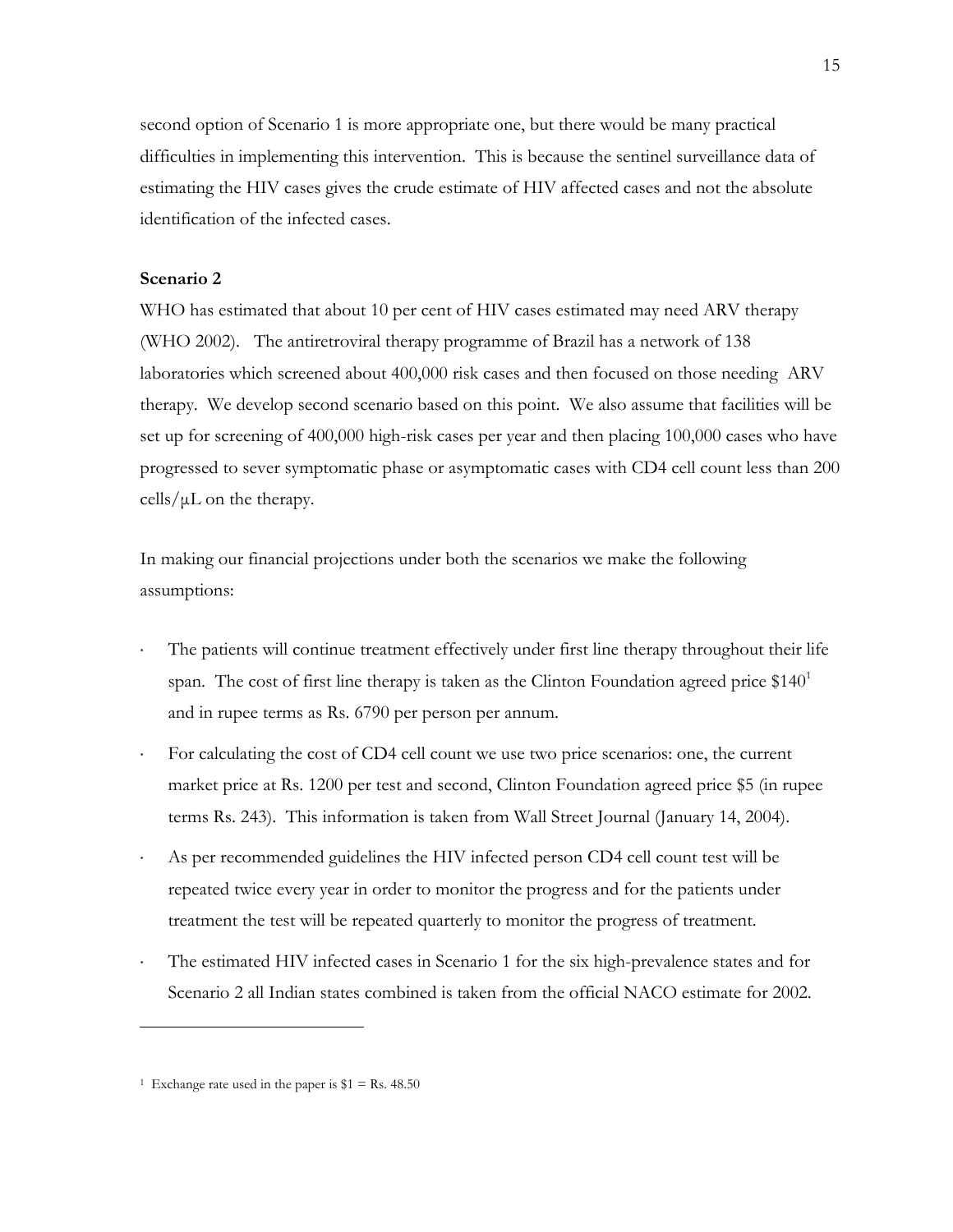## **Estimates**

Figure 2 gives the summarised financial requirements under two different scenarios. The details of these calculations are given in Table 1. Scenario 1 (six high-prevalence states), the annual combined cost of screening, cost of anti-retroviral therapy and monitoring the progress of patients come to approximately Rs. 714 crore per annum under assumption of CD4 cell count test at Rs. 1200 per test and Rs. 198 crore under assumption of CD4 cell count test at Rs. 243 per test. The corresponding projections, if the entire Indian HIV population are screened would be Rs. 1008 crore and Rs. 258 crore.

Scenario 2 assumes that there would be adequate facilities and infrastructure by way of chain of laboratories for screening of 400,000 HIV infected case and identifying 100,000 cases under structure antiretroviral therapy. The annual cost will come to Rs. 187 crore under the presumption of CD4 cell count test at Rs. 1200 per test and Rs. 92 crore under the presumption that CD4 cell count test will be available at Rs. 1200 per test. Table 1 provides the details of these computations under each scenario and component-wise under two price scenarios. Figure 2 provides summary of these financial requirements.

| Scenario                                                                   | Scenario 1                   |           | Scenario 2                              |
|----------------------------------------------------------------------------|------------------------------|-----------|-----------------------------------------|
| Price (assumption)                                                         | Six high-prevalent<br>states | All-India | Screening of 400,000<br>high-risk cases |
| Market Price of CD4 cell count<br>(Rs. 1200 per test)                      | 7141                         | 10081     | 1879                                    |
| Clinton Foundation agreed price<br>of CD4 cell count (Rs. 243 per<br>test) | 1988                         | 2583      | 922                                     |



In above calculations we have not included the cost of treating Opportunistic Infection. However, as plotted in Figure 1, the median CD4 cell count for various Opportunistic Infections, it is evident that a person with CD4 cell count less than 200 cells/ $\mu$ L, is at a high risk of contracting Opportunistic Infections. Moreover, potent antiretroviral therapy is known to reduce the incidence of opportunistic infection by about 85 per cent.

In addition to these costs, following items need to be included to develop a comprehensive cost calculation: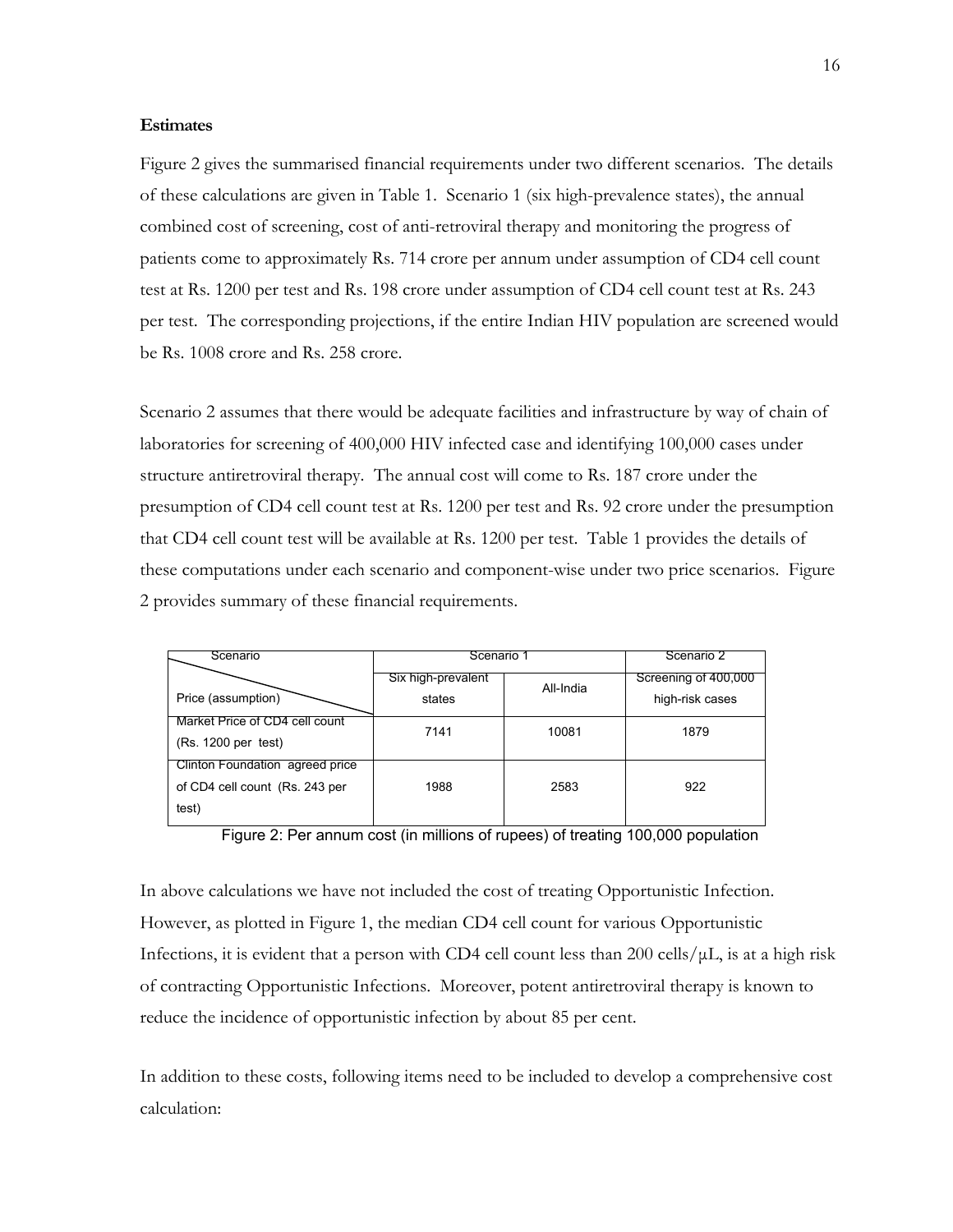- Establishment and up-gradation cost of existing facilities.
- Additional human resources and supervisory cost required for the purpose
- Alternative therapy in case of drug failure or drug resistance and cost of treatment for opportunistic infection.

Cost of various other tests for example, Elisa and Western Blot test are done for screening of the HIV infected tests and viral load count (optional) for monitoring of patients under treatment. There are several other tests to find out drug compliance and tests for opportunistic infections during the treatment period. These tests were not included in this cost calculation.

The cost calculation presented here are only for one year. Additional cost of the therapy is not included in the calculation. This cost arises because new cases may get included in the treatment category. Ideally the cost calculation should consists of cost per person year lived after adjusting for mortality rates and because of which some cases will get excluded from treatment. In order to do these calculations we would need information on median life survived by a patient on antiretroviral therapy as adjusted against his/her viral load. The YRG Care study shows the median duration of survival for subjects who initiated antiretroviral therapy when their CD4 lymphocyte counts were  $\langle 200 \text{ cells/}\mu L \rangle$  was 45 months, as against those with comparable CD4 lymphocyte counts who did not receive antiretroviral therapy, the median duration of survival was only 33 months. This figure was different (22 months) in the study of Skiest and Crosby (2003). There is significant variation in the results and geographic region and development index seem to influence these results obtained by these studies. We have not done this adjustment in our estimates here.

#### **8. Conclusion**

Under most conservative estimates, the annual requirement of funds for ARV intervention works out to be Rs. 92 crores per annum. This is based on assumption that infrastructure (including testing facilities) would be available to screen at least 400,000 HIV infected cases per year and these tests would be done at the cost agreed upon by international companies with the Clinton Foundation. This estimate does not include many other costs associated with treatment and human resource mobilisation as mentioned above. This raises questions on the financial feasibility of government's programme as it has been proposed to allocate total of Rs. 113 crore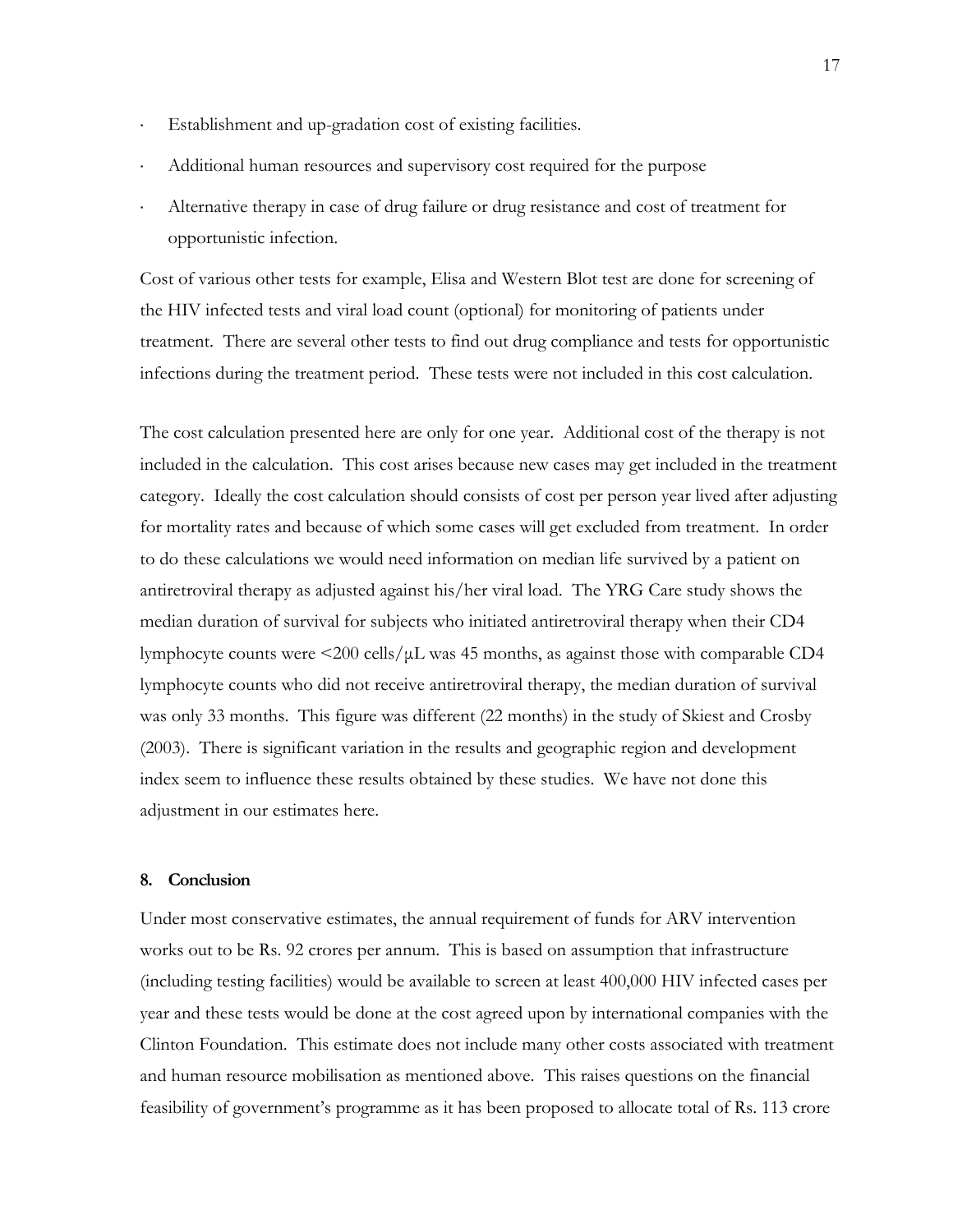towards treatment of 100,000 AIDS cases on structured anti-retroviral therapy by the end of 2005. Beside financial cost, there are several other management and implementation issues pertaining to technical aspect, capacity aspect and public-private partnership issues particularly involving NGOs in managing the programme which needs to be addressed in greater detail.

The financial requirements as estimated are highly sensitive to price assumptions. In case we do not get favourable price the requirements go as high as Rs. 714 crores in six high-prevalence states. The programme implementation strategies need to consider these scenarios. There is also need to learn from our previous experiences. For example, the financial requirements turned out to be significantly different than what was planned in pre DOTS strategy on treating Tuberculosis. Along with the funds requirements for HAART intervention, the programme will require funds for preventive interventions as well. WHO in their cost estimation for reaching the target of 3 million with access to antiretroviral therapy by 2005 has indicated that their cost estimation includes only those preventive activities required to support the programme directly. They do not include scaling up other interventions and health infrastructure given the short time frame until 2005. There is need to carry out detailed exercise on developing proper financial plan keeping in view all the budgetary constraints and objectives of the programme. Various scaling-up issues can also be addressed through this exercise. The implementation of programmes will also need high political commitment and support. The financial planning framework should also address the question of spending on prevention and treatment and should consider treatment strategy as complementary to prevention strategy. We also need to initiate pilots and develop some understanding of the risks involved in these choices. In the absence of this framework, the programme implementation and policy formulation will remain ad-hoc and would be subject to high implementation risk.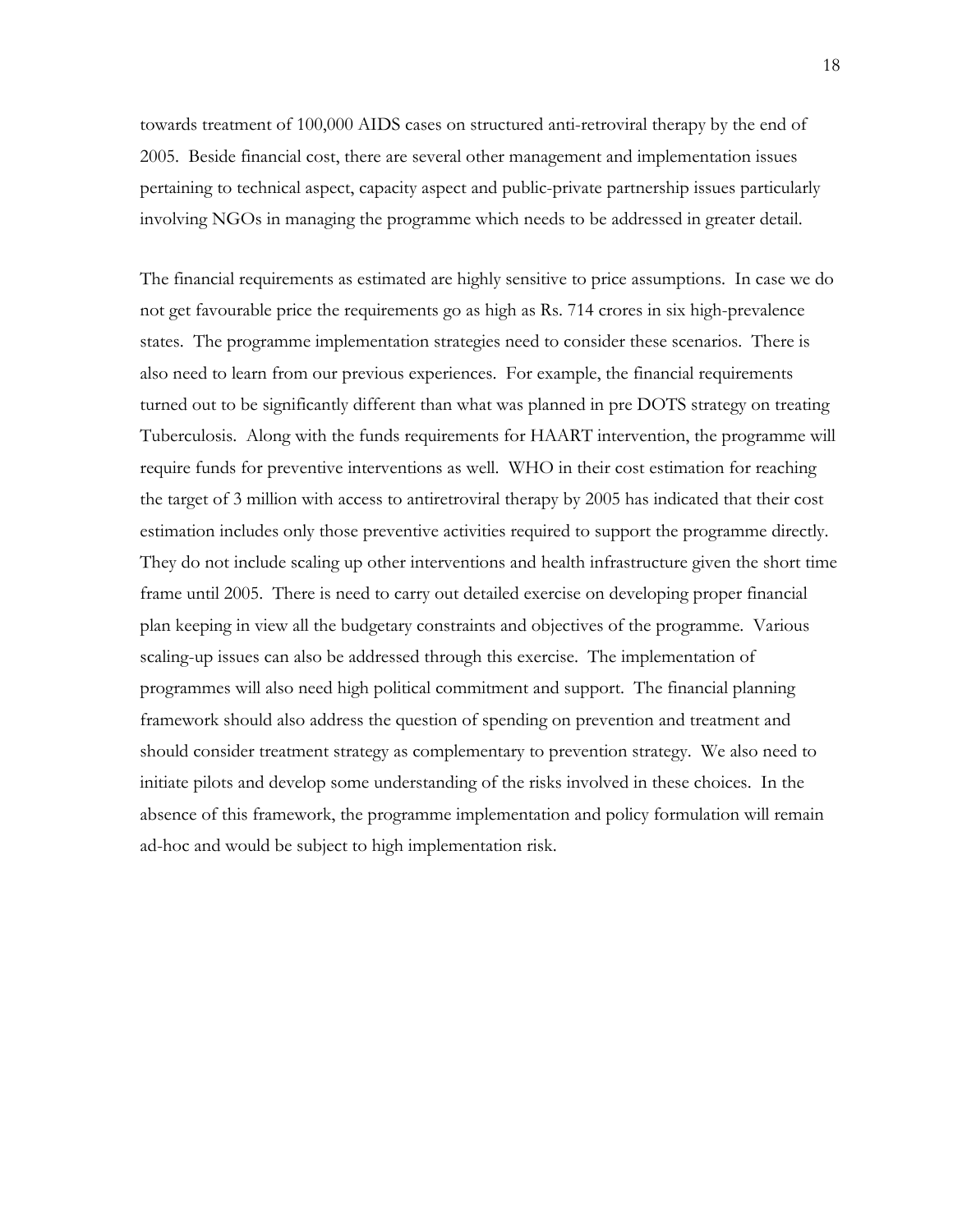| Table1                                                          |
|-----------------------------------------------------------------|
| Scenario 1: Screening the entire HIV estimated case and putting |
| 100000 case with CD4 cell count less than 200 on treatment      |

|                                                                                               | Six high        | All Indian state |
|-----------------------------------------------------------------------------------------------|-----------------|------------------|
|                                                                                               | prevalent state | combined         |
| HIV estimate in 2002                                                                          | 2592498         | 3817656          |
| <b>Screening cost</b>                                                                         |                 |                  |
| Cost of CD4 cell count at Rs. 1200                                                            | 6221995200      | 9162374400       |
| per test @ 2 test per year                                                                    |                 |                  |
| Cost of CD4 cell count at                                                                     | 1259954028      | 1855380816       |
| \$5~Rs. 243 @ 2 test per year                                                                 |                 |                  |
| <b>Treatment cost</b>                                                                         |                 |                  |
| Cost of giving first line ARV $@$ \$ 140~Rs. 6790                                             | 679000000       | 679000000        |
| per person per year for 100000 person                                                         |                 |                  |
|                                                                                               |                 |                  |
| Additional Cost of CD4 cell count for the 100000                                              | 240000000       | 240000000        |
| patients for 2 extra test per year at Rs. 1200 per test                                       |                 |                  |
| Additional Cost of CD4 cell count for the 100000                                              | 48600000        | 48600000         |
| patients for 2 extra test per year at \$5~Rs. 243 per test                                    |                 |                  |
| <b>Total cost</b>                                                                             |                 |                  |
| Cost of screening, providing drugs and monitoring at present CD4 cell testing cost (Rs. 1200) |                 |                  |
| In six high prevalent states = Rs. 714,09,95,200                                              |                 |                  |
| Cost of screening, providing drugs and monitoring at present CD4 cell testing cost (Rs. 1200) |                 |                  |
| in all over India = Rs. $1008, 13, 74, 400$                                                   |                 |                  |
| Cost of screening and providing drugs and monitoring at agreed CD4 cell testing cost (Rs.     |                 |                  |
| 243) in six high prevalent states = Rs. $198,75,54,028$                                       |                 |                  |

Cost of screening and providing drugs and monitoring at agreed CD4 cell testing cost (Rs. 243) in all over India = Rs. 258, 29, 80, 816

#### **Scenario 2: Screening of 400000 HIV cases through a chain of testing centres for CD4 cell count and putting 100000 case with CD4 cell count less than 200 on treatment**

| <b>Screening cost</b>                                                                 |           |
|---------------------------------------------------------------------------------------|-----------|
| Cost of CD4 cell count at Rs. 1200 per test @ 2 test per annum for 400000             | 960000000 |
| HIV+ve cases                                                                          |           |
| Cost of CD4 cell count at \$5~Rs. 243 per test @ 2 test per annum for                 | 194400000 |
| 400000 HIV+ve cases                                                                   |           |
| <b>Treatment cost</b>                                                                 |           |
| Cost of giving first line ARV @ \$ 140~Rs. 6790 per person per year for               | 679000000 |
| 100000 person                                                                         |           |
|                                                                                       |           |
| Additional Cost of CD4 cell count for the 100000 patients for 2 extra test per        | 240000000 |
| year at Rs. 1200 per test                                                             |           |
| Additional Cost of CD4 cell count for the 100000 patients for 2 extra test per        | 48600000  |
| year at $$5~Rs. 243$ per test                                                         |           |
| <b>Total cost</b>                                                                     |           |
| Cost of screening and providing drugs and monitoring at present CD4 cell testing cost |           |
| $(Rs. 1200)$ = Rs. 187,90,00,000                                                      |           |
| Cost of screening and providing drugs and monitoring at present CD4 cell testing cost |           |
| $(Rs. 243)$ = Rs. 92,20,00,000                                                        |           |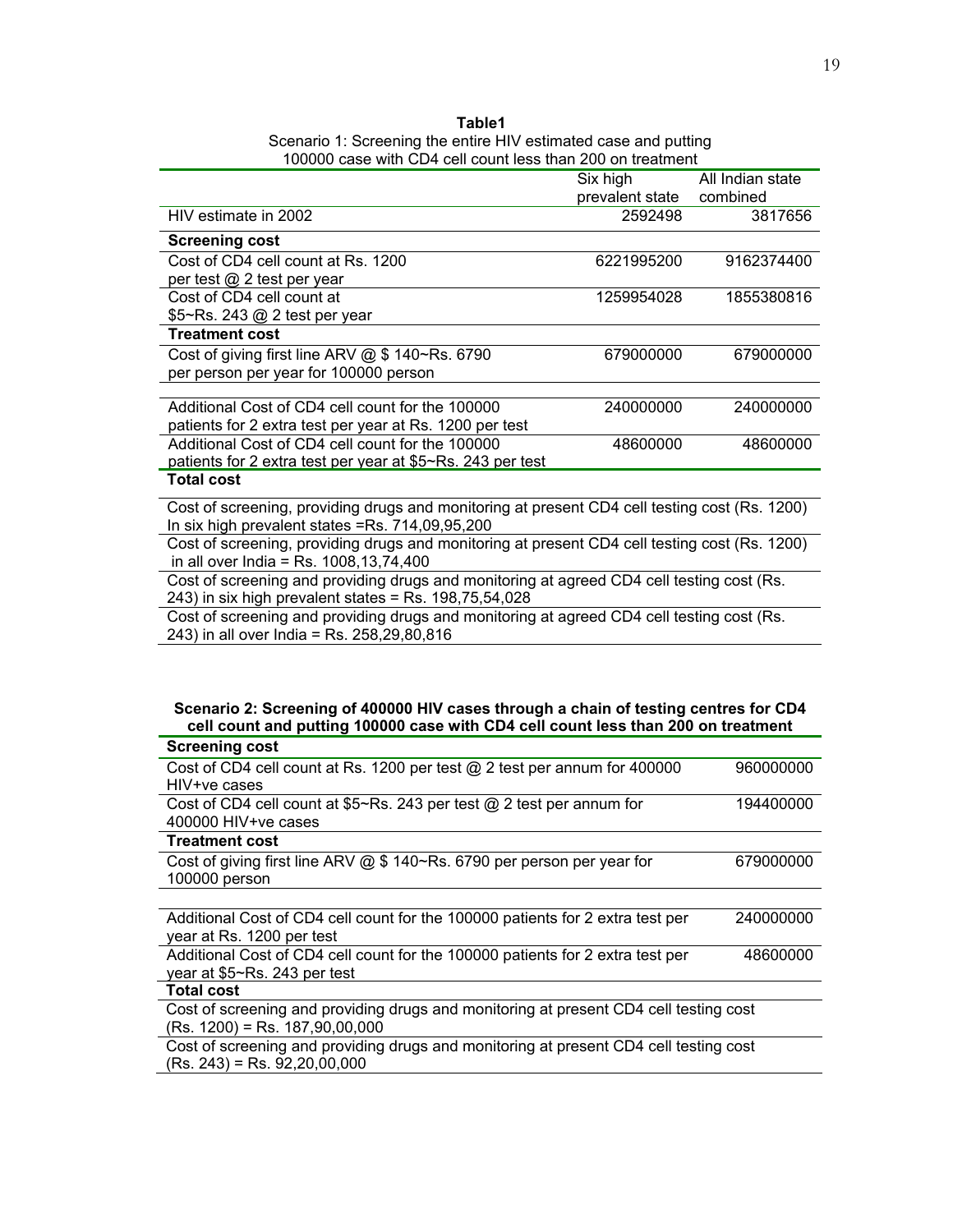# **References**

- 1. Bruno L, et. al. (1999). AIDS-Related Opportunistic Illnesses occurring after Initiation of Potent Antiretroviral Therapy. The Swiss HIV Cohort Study JAMA, Vol. 282, No. 23; American Medical Association.
- 2. Department of Health and Human Services (2004). Guidelines for using antiretroviral agents among HIV-1-infected adults and adolescents. Developed by the panel on clinical practices for treatment of HIV Infection.
- 3. Grosskurth H, Mosha F, Todd J (1995). Impact of improved treatment of sexually transmitted diseases on HIV infection in rural Tanzania: randomised controlled trial. Lancet 346: pp. 530-6.
- 4. Global Fund to fight AIDS, Tuberculosis and Malaria, Progress Report, February 2004.
- 5. Kumarswamy N, Solomon S, Flanigan TP, Hemalathan R, Thyagarajan SP (2003). Natural History of Human Immonodeficiency Virus Disease in Southern India. Clinical Infectious Diseases 36:79-85.
- 6. Laurence P, Coffey S (2003). Overview of Antiretroviral Drugs. University of California San Francisco.
- 7. Marseille E, Hofmann PB, Kahn JG (2002). HIV prevention before HAART in sub-Saharan Africa. Lancet 5; 359(9320):1851-6.
- 8. NACO (National AIDS Control Organisation) (2003). Programme Implementation Guidelines for a phased Scale up of access to Antiretroviral Therapy for People Living with HIV/AIDS.
- 9. NACO, Ministry of Health & Family Welfare, Government of India. Programme Financing.
- 10. Planning Commission, Government of India, Tenth Five Year Plan.
- 11. Porco TC, Martin JN, Shafer K (2004). Decline in HIV infectivity following the introduction of highly active antiretroviral therapy, *AIDS* 18(1):81-88.
- 12. Skiest DJ, Crosby C (2003). Survival is prolonged by highly active antiretroviral therapy in AIDS patients with primary central nervous system lymphoma, AIDS. Volume 17(12) pp 1787-1793
- 13. Solomon S (2004). AIDS Current Status and Year Ahead. Expertspeak, WebHealthCentre.com
- 14. Sahu S, Reuben G, Chauhan LS (2003). Role of WHO Recruited Consultants in Successful Implementation and Expansion of the DOTS Programme in India. Journal of the Indian Medical Association.
- 15. Teixeira PR, Vitória MA, Barcarolo J (2003). The Brazilian Experience in Providing Universal Access to Antiretroviral Therapy; International AIDS Economics Network; Economics of AIDS and access to HIV/AIDS Care in Developing Countries, Issues and Challenges, Chapter 2.
- 16. UNAIDS (2003). AIDS Epidemic Update.